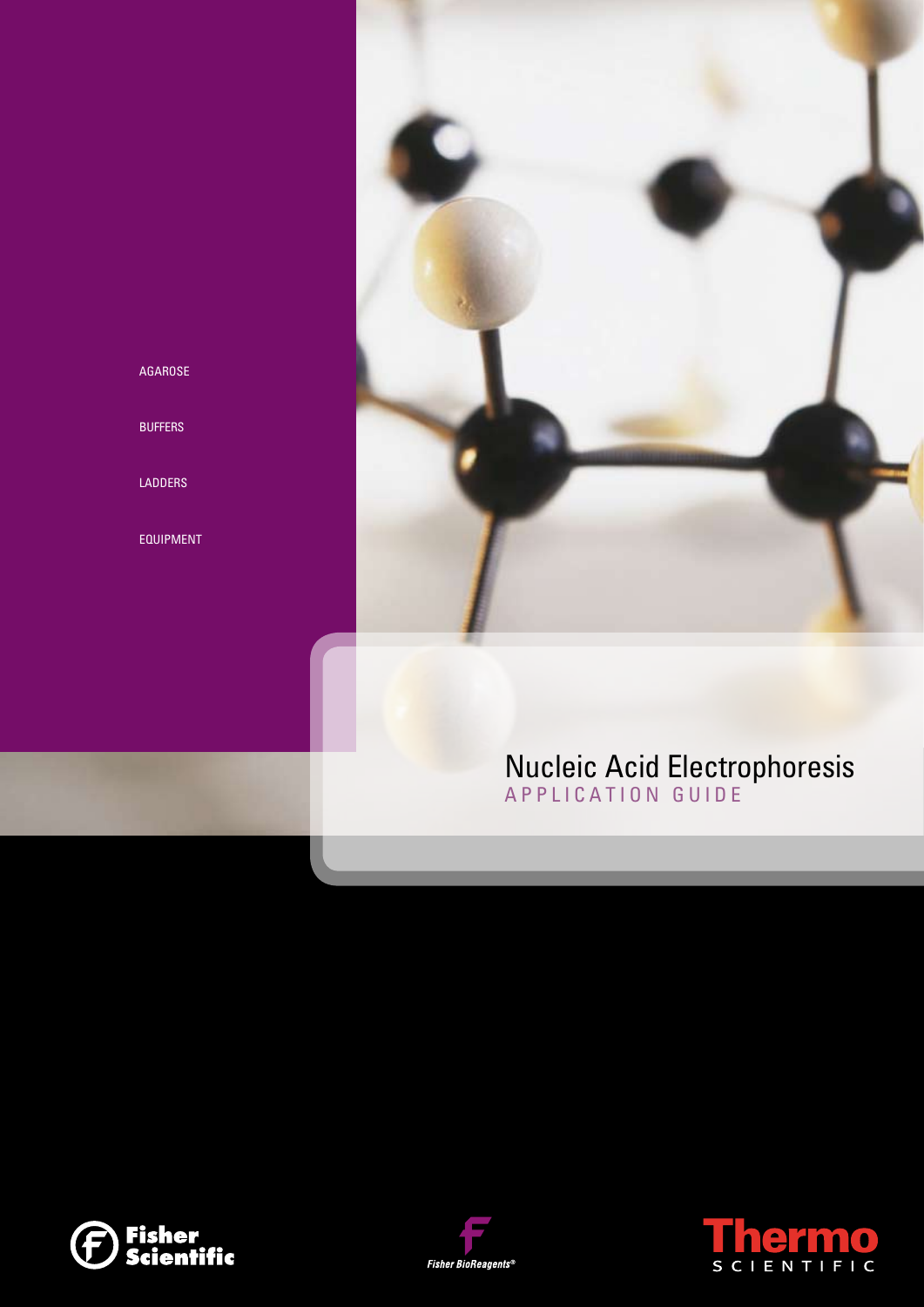## Reagents: Agarose



Fisher BioReagents® offers three different grades of agarose that are functionally tested and pre-qualified for specific applications.

Agarose grades used in electrophoresis of nucleic acids

Genetic Analysis Grade—agarose that yields biologically active DNA or RNA. Testing includes enzymatic performance measurements.

Molecular Biology Grade—suitable for analytical separation of DNA or RNA.

PCR Grade—the original agarose for analytical separation of PCR amplicons (<1kb).



Thermo Scientific and Fisher Scientific products deliver an end-to-end solution that can meet your most demanding electrophoresis requirements.

You can depend on our expertise in electrophoresis instruments along with ultra-pure reagents that are pre-qualified for your applications. This guide is designed to help you select the right products from our best-in-class array of laboratory equipment and bioreagents.

Agarose is a linear polysaccharide composed of alternating residues of D- and L-galactose joined by glycosidic linkages. Agarose forms gels that are both porous and resilient.

These gel properties provide a sieving matrix which allows the electrophoretic separation of charged macromolecules such as DNA or RNA according to size. Compared to polyacrylamide gel, agarose has a lower resolution but wider range of separation.

Lower grades of agarose can be contaminated with other polysaccharides, salts, and proteins. Such impurities can alter the gelling/melting temperature of agarose solutions or affect the ability to use the recovered nucleic acid sample in a post-electrophoresis application.

## 3-Step Selection Process

#### Separation of Nucleic Acids by AGAROSE GEL ELECTROPHORESIS

- 1. Choose Your Reagents
	- Agarose
	- Buffer
	- Ladders

2. Choose Your Equipment

- Power Supply
- Gel Box

3. Downstream Application Essentials

- Gel Staining
- Hybridization
- DNA Gel Extraction

#### Two Factors for Selecting an Agarose

1. The size of DNA or RNA fragments to be analyzed (see graph below).

| Cat. No. | <b>Agarose Separation Ranges</b>   |     |     |     |     |     |     |     |                         |     |               |               |      |               |       |
|----------|------------------------------------|-----|-----|-----|-----|-----|-----|-----|-------------------------|-----|---------------|---------------|------|---------------|-------|
| BP160    | Low EEO/Multipurpose               |     |     |     |     |     |     |     |                         |     |               | 500bp to 23kb |      |               |       |
| BP165    | Low Melting/Nucleic Acid Recovery  |     |     |     |     |     |     |     |                         |     |               |               |      | 200bp to 25kb |       |
| BP1356   | Broad Separation Range for DNA/RNA |     |     |     |     |     |     |     |                         |     |               |               |      | 500bp to 25kb |       |
| BP1360   | Low Melting <1kb DNA/RNA           |     |     |     |     |     |     |     | 50 <sub>bp</sub> to 1kb |     |               |               |      |               |       |
| BP2410   | Intermediate Melting               |     |     |     |     |     |     |     |                         |     | 15bp to 1.2kb |               |      |               |       |
|          |                                    | 100 | ZUU | 300 | 400 | 500 | 600 | 700 | 800                     | 900 | 1000          | 1100          | 1200 | 23.000        | 25000 |

2. The type of downstream application that will follow electrophoretic separation (e.g., cloning procedures directly from remelted agarose or in-gel reaction).

#### Agarose Selection Guide

| <b>Type of Agarose</b>                            | <b>Low EEO</b>      | <b>Low Melting</b><br>>200bp | <b>Low Melting</b><br>$1000bp$ | <b>Wide Separation</b><br>Range | <b>PCR</b><br>Grade |
|---------------------------------------------------|---------------------|------------------------------|--------------------------------|---------------------------------|---------------------|
| Cat. No.                                          | BP160               | BP165                        | BP1360                         | BP1356                          | BP2410              |
| Recovery of DNA and RNA                           | X                   | X                            | X                              | Χ                               | X                   |
| Southern and Northern Blots                       | X                   |                              |                                |                                 |                     |
| DNA/RNA separation 50bp to 1kb                    |                     |                              | X                              |                                 | X                   |
| DNA/RNA separation >1kb                           | X                   | X                            |                                | X                               |                     |
| PCR fragment analysis                             | X                   | X                            | X                              | χ                               | X                   |
| In-gel reactions (ligation, transformations, PCR) |                     |                              | X                              |                                 |                     |
| Colony lifts                                      | X                   |                              |                                |                                 |                     |
| Available pack sizes                              | 100 $q$ and 500 $q$ | 25 <sub>0</sub>              | 100a                           | 100 $q$ and 500 $q$             | 100 <sub>a</sub>    |
| Agarose grade                                     | Molecular           | Molecular                    | Genetic                        | Genetic                         | <b>PCR</b>          |
|                                                   | biology             | biology                      | analysis                       | analysis                        |                     |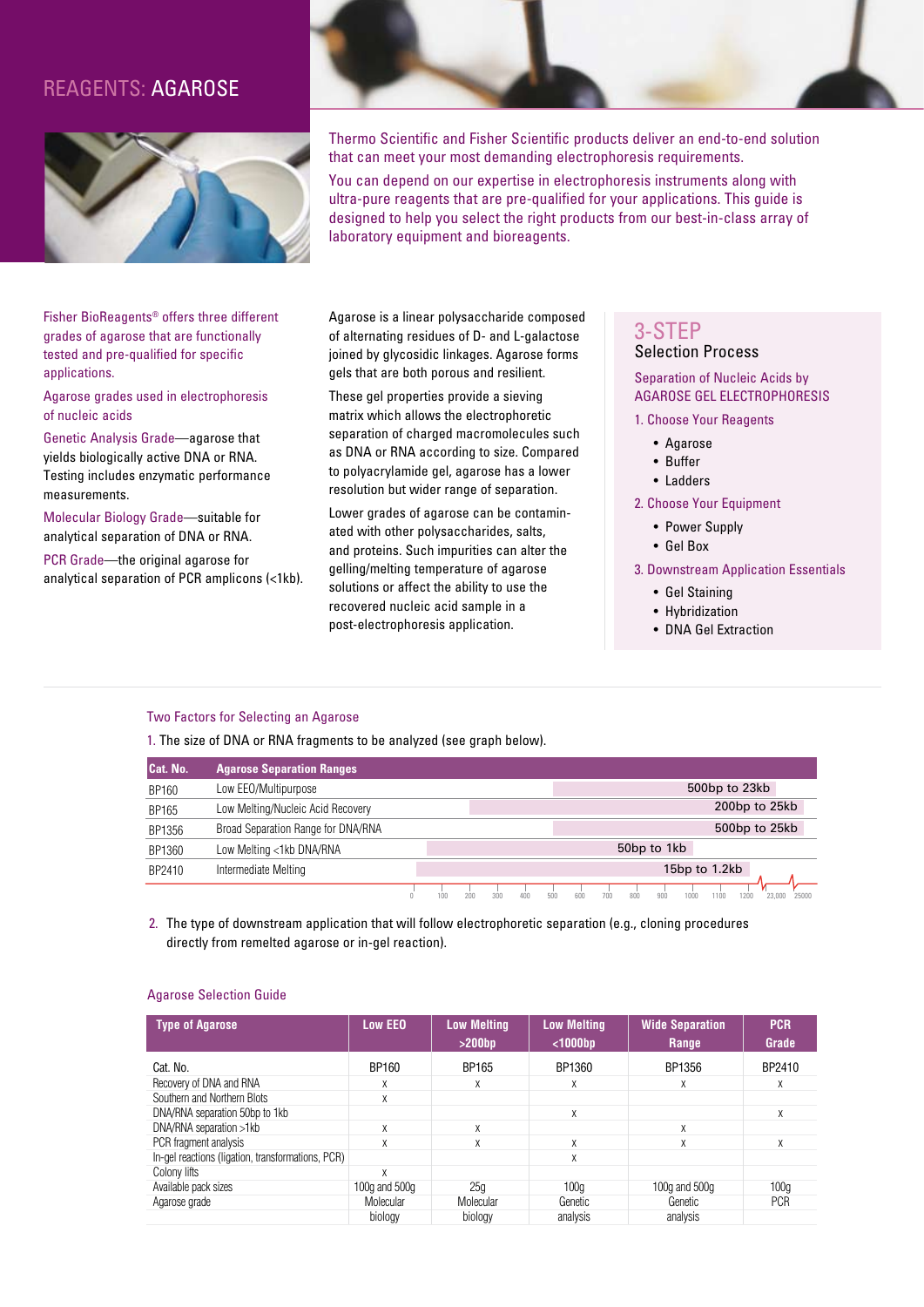## Reagents: Buffers



Our Fisher BioReagents line of electrophoresis buffers is available in various package configurations to suit all budgets. Choose from the most economical powder components, through concentrated stock solutions, to ready-to-use concentrations in specially designed containers featuring faucets for easy dispensing.

Two buffers commonly used for DNA agarose electrophoresis are Tris-acetate with EDTA (TAE; 40mM Tris-acetate, 1mM EDTA) and Tris-borate with EDTA (TBE, 89mM Tris-borate, 2mM EDTA). Because the pH of these buffers is neutral, the phosphate backbone of DNA has a net negative charge and migrates toward the anode. TAE and TBE have different properties which makes one more suitable than the other for a specific purpose.

MOPS is a commonly used buffer system for RNA electrophoresis using formaldehyde or formamide denatured RNA. It is important to use RNase-free chemicals, water, and containers when preparing the buffer solution. The typical formulation of a 10X MOPS running buffer is 0.4M MOPS (pH 7.0), 0.1M sodium acetate, and 0.01M EDTA.

The denaturing system chosen depends on the purpose of the RNA experiment and the size of the RNA fragment being separated. Formaldehyde denaturation is suitable if RNA samples are to be recovered. Formamide denaturation is suitable if the RNA needs to retain its biological activity.



## **Cat. No. Concentration Tris-Borate** Buffers for Nucleic Acid Applications

| <b>Buffer</b> | <b>Suggested Uses</b>                                   | <b>Properties</b>                                                                            |
|---------------|---------------------------------------------------------|----------------------------------------------------------------------------------------------|
| <b>TAE</b>    | DNA recovery.<br>Electrophoresis of large DNA (>12 kb). | Low buffering capacity.<br>Recirculation may be necessary for<br>extended run times (>6 hr). |
| TBE.          | Electrophoresis of small DNA $\left($ < 1kb).           | Decreased DNA mobility.                                                                      |
|               | Increased resolution of small DNA (< 1kb).              | High buffering capacity $-$ no recirculation required<br>for extended run times.             |
| <b>MOPS</b>   | Electrophoresis of formaldehyde denatured RNA.          | Buffer is low in ionic strength.<br>Recirculation of buffer may be necessary.                |

#### Suggested Agarose Concentrations

The optimal gel concentration depends on the size of the DNA fragments to be resolved.

| Cat. No. | <b>Main Application</b>             | <b>DNA Size Range</b><br>in Base Pairs | <b>Final Agarose</b><br>Concentration % (W/V)<br><b>1x TAE buffer</b> | <b>Final Agarose</b><br>Concentration % (W/V)<br>1x TBE buffer |
|----------|-------------------------------------|----------------------------------------|-----------------------------------------------------------------------|----------------------------------------------------------------|
|          |                                     |                                        |                                                                       |                                                                |
| BP1360   | Low melting temperature agarose.    | 500-1,000                              | 2.5                                                                   | 2.0                                                            |
|          | Certified recovery of small nucleic | 150-700                                | 3.0                                                                   | 2.5                                                            |
|          | acid fragments.                     | 100-450                                | 3.5                                                                   | 3.0                                                            |
|          | Outstanding resolution.             | 70-300                                 | 4.0                                                                   | 3.5                                                            |
|          |                                     | $10 - 100$                             | 4.5                                                                   | 4.0                                                            |
|          |                                     | $8 - 50$                               | 5.0                                                                   | 4.5                                                            |
| BP165    | Low melting temperature agarose.    | 500-25.000                             | 0.75                                                                  | 0.70                                                           |
|          | Broad separation range.             | 300-20.000                             | 1.00                                                                  | 0.85                                                           |
|          | Ideal for DNA and RNA recovery      | 200-12.000                             | 1.25                                                                  | 1.00                                                           |
|          | after electrophoretic separation.   | 150-6.000                              | 1.50                                                                  | 1.25                                                           |
|          |                                     | 100-3.000                              | 1.75                                                                  | 1.50                                                           |
|          |                                     | 50-2.000                               | 2.00                                                                  | 1.75                                                           |
| BP1356   | Suitable for routine nucleic acid   | 1,000-23,000                           | 0.60                                                                  | 0.50                                                           |
| BP160    | electrophoresis applications with   | 800-10.000                             | 0.80                                                                  | 0.70                                                           |
|          | broad separation range.             | 400-8.000                              | 1.00                                                                  | 0.85                                                           |
|          |                                     | 300-7.000                              | 1.20                                                                  | 1.00                                                           |
|          |                                     | 200-4,000                              | 1.50                                                                  | 1.25                                                           |
|          |                                     | 100-3.000                              | 2.00                                                                  | 1.75                                                           |

|                                                      |                     | <b>EDTA</b>      |  |  |  |
|------------------------------------------------------|---------------------|------------------|--|--|--|
| TBE                                                  |                     |                  |  |  |  |
| BP2430-1                                             | 1X                  | 1L               |  |  |  |
| BP2430-4                                             | 1X                  | 4L               |  |  |  |
| BP2430-20                                            | 1X                  | 20L              |  |  |  |
| BP1396-86                                            | 5X                  | $11*$            |  |  |  |
| BP1333-1                                             | 10X                 | 1L               |  |  |  |
| BP1333-4                                             | 10 <sub>X</sub>     | 4L               |  |  |  |
| BP1333-20                                            | 10X                 | 20L              |  |  |  |
| BP1334-1                                             | 10X                 | $11***$          |  |  |  |
| TAE                                                  |                     |                  |  |  |  |
| BP2434-4                                             | 1X                  | 4L               |  |  |  |
| BP2434-20                                            | 1X                  | <b>20L</b>       |  |  |  |
| BP1335-500                                           | 10X                 | 500mL            |  |  |  |
| BP1335-1                                             | 10X                 | 1L               |  |  |  |
| BP1335-4                                             | 10X                 | 4L               |  |  |  |
| BP1335-20                                            | 10 <sub>X</sub>     | 20L              |  |  |  |
| BP1330-1                                             | 25X                 | 1L               |  |  |  |
| BP1332-500                                           | 50X                 | 500mL            |  |  |  |
| BP1332-1                                             | 50X                 | 11.              |  |  |  |
| BP1332-4                                             | 50X                 | 4L               |  |  |  |
| BP1332-20                                            | 50X                 | <b>20L</b>       |  |  |  |
| BP1331-1                                             | 25X                 | $11***$          |  |  |  |
| Cat. No.                                             | <b>Description</b>  | <b>Size</b>      |  |  |  |
| <b>MOPS</b>                                          |                     |                  |  |  |  |
| BP308-100                                            | Powder              | 100 <sub>a</sub> |  |  |  |
| BP308-500                                            | Powder              | 500g             |  |  |  |
| BP2900-500                                           | 10x Buffer Solution | 500mL            |  |  |  |
| BP2900-1                                             | 10x Buffer Solution | 1L               |  |  |  |
| <b>WATER</b>                                         |                     |                  |  |  |  |
| BP2484-50                                            | Nuclease-Free       | 50 <sub>mL</sub> |  |  |  |
| BP2484-100                                           | Nuclease-Free       | 100mL            |  |  |  |
| BP2470-1                                             | DNA-Grade           | 1L               |  |  |  |
| BP561-1                                              | RNA-Grade           | 1L               |  |  |  |
| <b>FORMALDEHYDE</b>                                  |                     |                  |  |  |  |
| BP531-25                                             | 37% by weight       | 25mL             |  |  |  |
| BP531-500                                            | 37% by weight       | 500mL            |  |  |  |
| Pre-weighed nowder in noly bottle. Dissolve in water |                     |                  |  |  |  |

\*Pre-weighed powder in poly bottle. Dissolve in water. \*\* Pre-weighed powder in foil pack. Dissolve in water.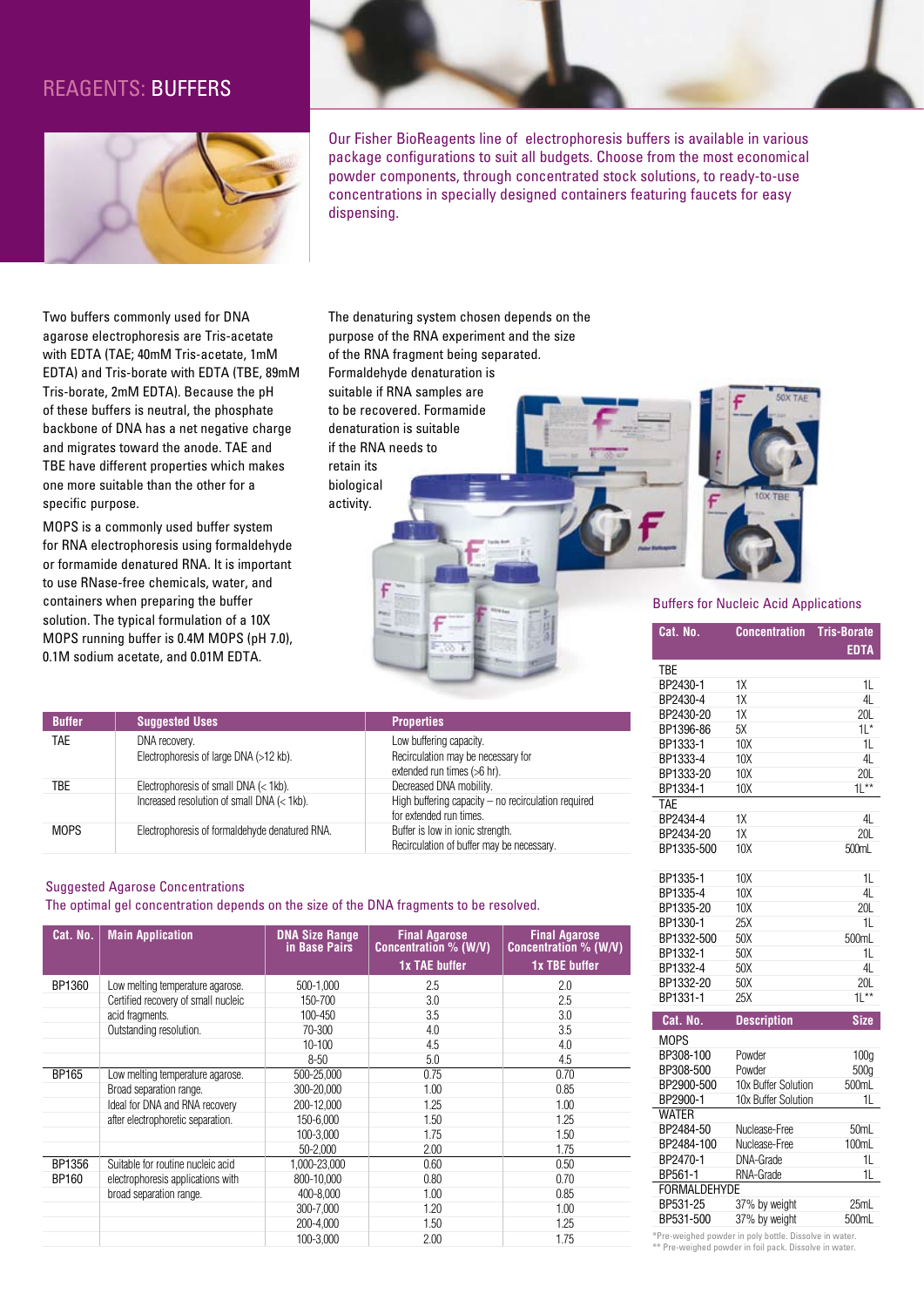## Reagents: LADDERS





and quantitative analysis via agarose gel electrophoresis, the appropriate DNA or RNA standard is required.

Fisher BioReagents provides a wide range of standards, including routine DNA ladders for quick size and quality assessment as well as Fisher BioReagents exACTGene DNA ladders that allow for quantitative analysis.

BP2582

10,000 8,000  $6,000$ 4,000 3,000 2,000 1,550 1,400 1,000 750 500 400 300 200 100 50

# **Standards**

These standards can be used to assess single-stranded RNA molecules on both native and denaturing agarose gels. These unique RNA standards are lyophilized to reduce thawing-related degradation, to prolong shelf life and to ensure consistent performance.

| Cat. No.  | <b>Application</b>           | Size Range   | <b>Number of Bands</b> | <b>Number of Loadings</b> |
|-----------|------------------------------|--------------|------------------------|---------------------------|
|           | Sizing unknown RNA fragments |              |                        |                           |
| BP2810-50 | Small RNA fragments          | $0.1 - 1$ kb |                        | 50                        |
| BP2811-50 | Large RNA fragments          | $0.2 - 4kb$  |                        | 50                        |



#### Routine DNA Ladders RiboLadders™ RNA Standards

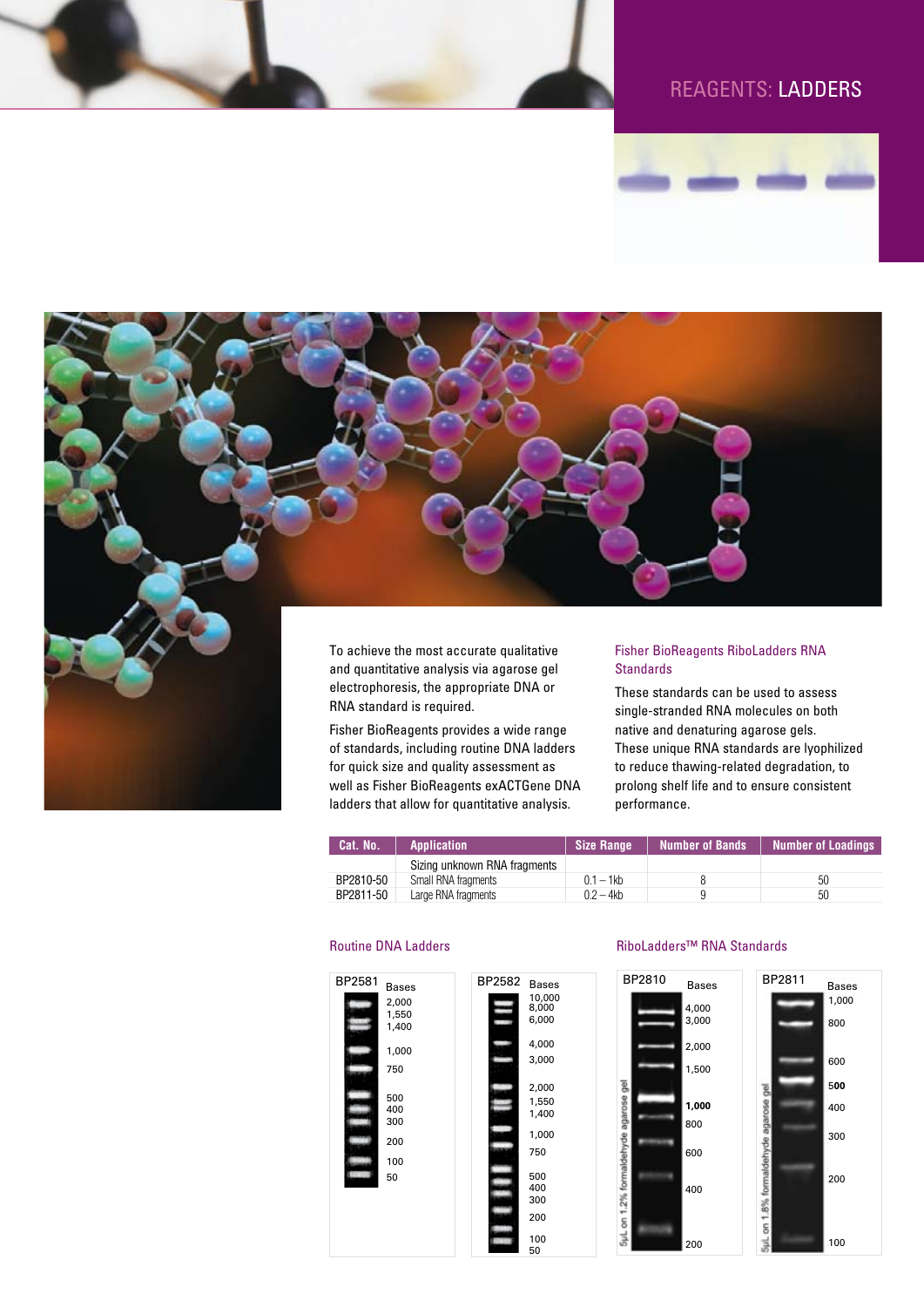## Reagents: LADDERS



## exACTGene® and Routine DNA Ladders

Ready-to-use (pre-mixed with the loading dye), room temperature, stable DNA ladders are available for all common electrophoresis applications.

| Cat. No.   | <b>Application</b>                                                                                           | <b>Size Range</b> | <b>Number of</b> | <b>Number of</b> |
|------------|--------------------------------------------------------------------------------------------------------------|-------------------|------------------|------------------|
|            |                                                                                                              |                   | <b>Bands</b>     | <b>Loadings</b>  |
|            | exACTGene DNA ladders are ideal for<br>qualitative analysis, quantitative estimation,<br>and size assessment |                   |                  |                  |
| BP2570-100 | PCR fragment analysis                                                                                        | 25-650bp          | 14               | 100/10uL         |
| BP2571-100 | PCR fragment analysis, small DNA digests                                                                     | 25-1000bp         | 12               | 100/10uL         |
| BP2572-100 | Quick check of PCR or enzyme digestion results                                                               | 50-2000bp         | 8                | 100/10uL         |
| BP2573-100 | General purpose, small DNA fragments                                                                         | 100-1000bp        | 10               | 100/10uL         |
| BP2574-100 | Fast run times, small DNA fragments                                                                          | 100-2000bp        |                  | 100/10uL         |
| BP2575-100 | Clone identification                                                                                         | 100-2686bp        | 14               | 100/10uL         |
| BP2576-100 | Large size PCR or cloning                                                                                    | 300-5000bp        | 10               | 100/10uL         |
| BP2577-100 | Small and large cloning application                                                                          | 100-5000bp        | 16               | 100/10uL         |
| BP2578-100 | General purpose, large digested DNA                                                                          | 300-10,000bp      | 13               | 100/10uL         |
| BP2579-100 | General purpose, wide size range                                                                             | 100-10,000bp      | 19               | 100/10uL         |
| BP2580-100 | General purpose, extra-large fragments                                                                       | 300-24,000bp      | 15               | 100/10uL         |
|            | Routine DNA ladders are designed for<br>qualitative analysis and size assessment                             |                   |                  |                  |
| BP2581-200 | Small fragments, quick size assessment                                                                       | 50-2000bp         | 11               | 200/5uL          |
| BP2582-200 | Quick size assessment of broad size range                                                                    | 50-10,000bp       | 16               | 200/5uL          |

For Lambda DNA digests or other DNA markers and ladders not containing loading dye, please visit www.fishersci.com and type: BP2553-100 in the search box.

# BP2579 bp **ng/10µL** 10,000 **43** 8,000 **31** 6,000 **28 5,000 41** 4,000 **36** 3,000 **31** 2,500 **26** 2,000 **23** 1,500 **22 1,000 35** 900 **26** 800 **25** 700 **31** <sup>600</sup> **<sup>18</sup> <sup>500</sup> <sup>35</sup>** <sup>400</sup> **<sup>12</sup>** 300 **17** 200 **12** 100 **7**





| BP2571 | bp    | ng/10µL |
|--------|-------|---------|
|        |       |         |
|        | 1,000 | 90      |
|        | 900   | 66      |
|        | 800   | 58      |
|        | 700   | 48      |
|        | 600   | 41      |
|        | 500   | 69      |
|        | 400   | 28      |
|        | 300   | 21      |
|        | 200   | 28      |
|        | 100   | 20      |
|        | 50    | 14      |
|        | 25    | 15      |
|        |       |         |

### exACTGene DNA Ladders